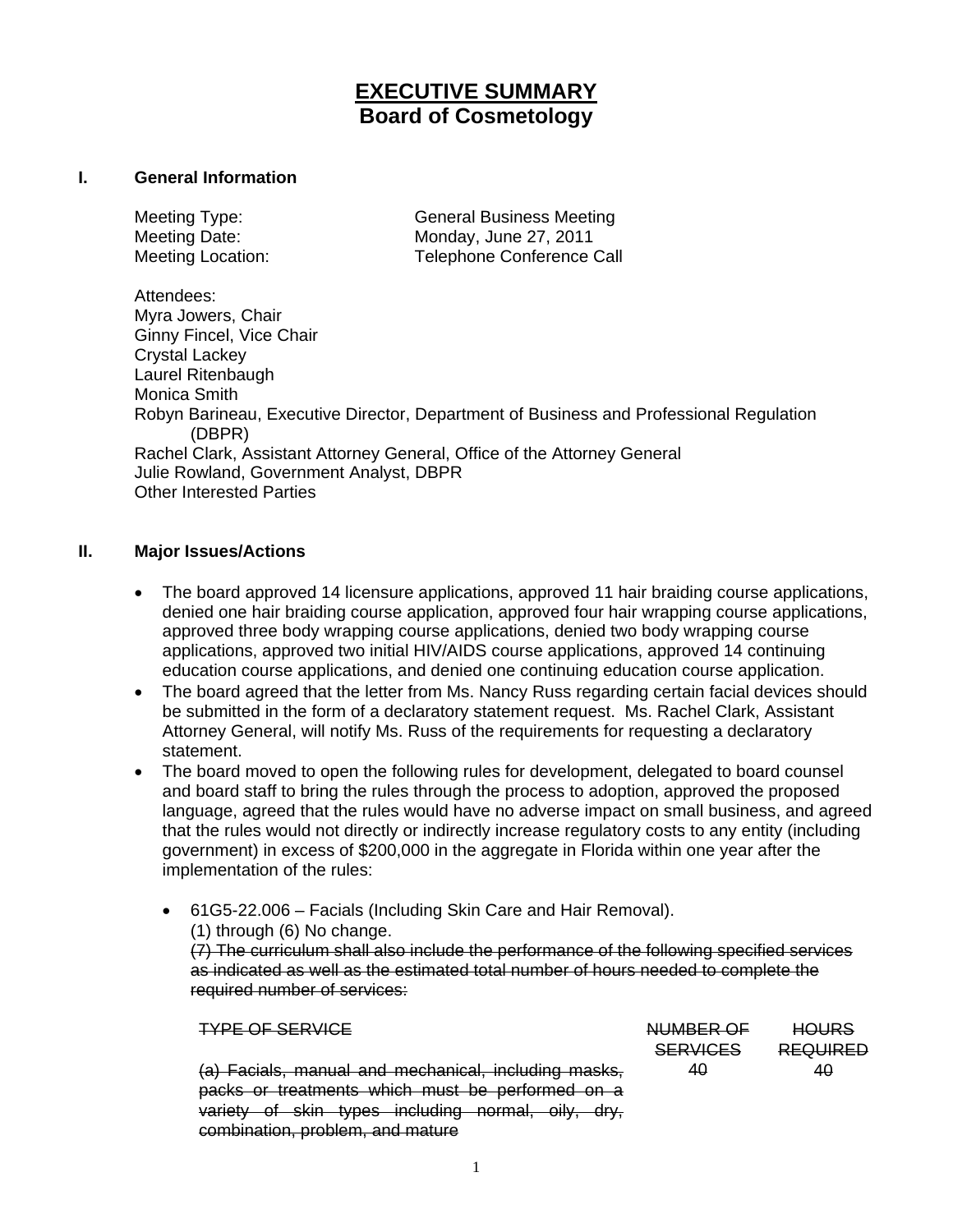| (b) Set up, use and maintenance of electrical devices       | b  | 1.25 |
|-------------------------------------------------------------|----|------|
| (c) Hair removal, including tweezing, waxing, threading,    | 20 | 5    |
| and sugaring                                                |    |      |
| (d) Makeup application for both day time and nighttime      | 40 | ā    |
| <u>looks</u>                                                |    |      |
| <del>(e) Lash and brow tinting</del>                        | 40 | 5    |
| (f) Eyelash application, including strip lashes, individual | 40 | 10   |
| lashes, and semi-permanent lashes                           |    |      |
| (g) Manual Extractions                                      |    |      |

• Rule 61G5-22.017 – Minimum Curriculum for Facial Specialty Training. (1) At a minimum, the curriculum of schools and programs specified in Section 477.0201, FS. shall include the following hours of instruction in the indicated theory items:

| <b>TOPIC</b>                                   | <b>HOURS</b> |
|------------------------------------------------|--------------|
| (a) Florida Laws and Rules                     | 5            |
| (b) HIV and AIDS                               | 4            |
| (c) Sanitation                                 | 10           |
| <b>Ethics</b><br>(C)                           | 2            |
| <b>Basics of Electricity</b><br>(e)            | 8            |
| <b>Facial Techniques and Contraindications</b> | 66           |
| <b>Product Chemistry</b><br>(Q)                | 8            |
| Hair Removal<br>(h)                            | 2.5          |
| Makeup<br>(۱)                                  | 2            |
| Skin Theory, Disease and Disorders of the Skin | 85           |

(2) The curriculum shall also include the performance of the following specified services, as indicated, as well as the estimated total number of hours needed to complete the required number of services:

| <b>TYPE OF SERVICE</b>                         | NUMBER OF       | <b>HOURS REQUIRED</b> |
|------------------------------------------------|-----------------|-----------------------|
|                                                | <b>SERVICES</b> |                       |
| (a) Facials, manual and mechanical,            | 40              | 40                    |
| including masks, packs or treatments           |                 |                       |
| which must be performed on a variety of        |                 |                       |
| skin types, including normal, oily, dry,       |                 |                       |
| combination, problem and mature                |                 |                       |
| (b) Set up, use, and maintenance of electrical | 5               | 1.25                  |
| devices                                        |                 |                       |
| (c) Hair removal, including tweezing, waxing,  | 20              | 5                     |
| threading, and sugaring                        |                 |                       |
| (d) Makeup application for both day time       | 10              | 5                     |
| and nighttime looks                            |                 |                       |
| (e) Lash and brow tinting                      | 10              | 5                     |
| (f) Eyelash application, including strip       | 10              | 10                    |
| lashes, individual lashes, and semi-           |                 |                       |
| permanemnt lashes                              |                 |                       |
| (g) Manual Extractions.                        | 5               | 1.25                  |
|                                                |                 |                       |